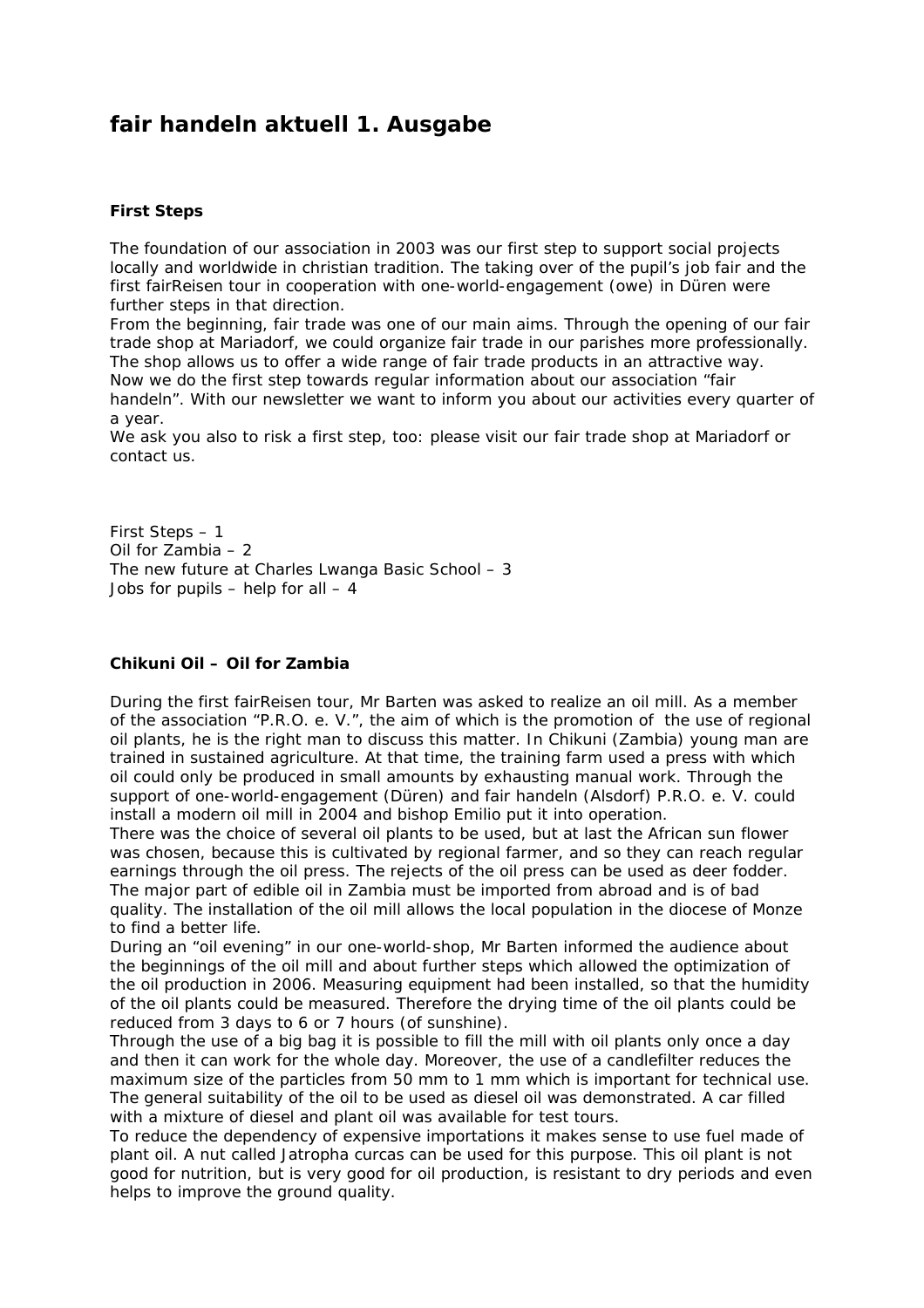## **The new future at Charles Lwanga Basic School**

All the pupils and teachers at Charles Lwanga Basic School were very excited when the team of the Rural Engineering Centre of Monze arrived with the two white persons from owe. The pick-up transported the materials which were still missing for the final installation of the solar water pump. The Monze team had already fulfilled some preparations like the equipment for the 5.000-litres-tank and the necessary pipelines and cables. Now the pump should sink into the borehole and the stearing equipment should be installed. Mr Alfred Göbel was surrounded by the children who were very interested in what he was doing.

All work was done hand-by-hand with the Zambian collegues.This practical co-operation also was an exchange of different practical experiences. Smaller challenges like how to shrink an isolation tube of electrical units ended successfull by using hot charcoal. Necessity is the mother of invention. Another challenge was the pump going down to 45 metres. A lot of pupils were needed to hand out an endless lenght of cables and pipes. At the end of the day, water arrived from 40 metres depth, and Sr. Euphemia, head of the school and promoter of the project, could drink the cold and clear water out of the water tap.

The fluent water is the highlight of the project which has been financed by fair handeln. The pupils at Charles Lwanga Basic School often live 10 to 20 kilometres away from Chikuni. After a long walk in the morning, they follow their lessons and then they march back home in the afternoon. And only in the evening, at home, they get a warm meal. To improve this situation, Sr. Euphemia, Solomon Phiri (Developement Office Monze), fair handeln and owe worked out a conception to install a big school garden. With the help of the guaranteed water supply, the pupils now can cultivate mais and vegetables for their own needs and to sell it on the local market. Also the chicken farm, the house for it has already been built, is needed for school meals as well as for raising income for the school.

Besides that, one of the main problems of the school for years has been the fact, that sanitary equipment did not work because of the lack of water. A situation which is extremly uncomfortable with 680 pupils and teachers.

The ceremony at the school in the afternoon of  $9<sup>th</sup>$ , february 2007, when the pump started working, was very emotional and impressing. Speeches of the officials and dances and songs from the pupils alternated. The responsible school inspector in her speech asked the pupils and teachers, but also the local population, to protect and care for this gift, so that the every day life of the children will experience a sustain relief. She was so grateful aganist fair handeln and owe that it was nearly embarassing to the white guests.

Our special gratitude goes to Mr Alfred Göbel: the realization of this project was mainly possible because of his personal engagement and his specialized knowledge.

#### **Jobs for pupils – help for all**

You have to cultivate a garden. Although you like it, some work is hard and you don't have much time.

In this case, the pupil's job fair can help you.

You sprained your ankle. Walking is hard and hurts. Nevertheless you have to do some shopping.

Also in this case, the pupil's job fair can help you.

These were only two examples where the pupil's job fair can be useful for you. We match clients and pupils. Besides that, the pupil's job fair guarantees a fair and trouble-free course.

The pupils who work for pocket-money are no skilled and specialized workers. But they get lessons in garden working, e.g.